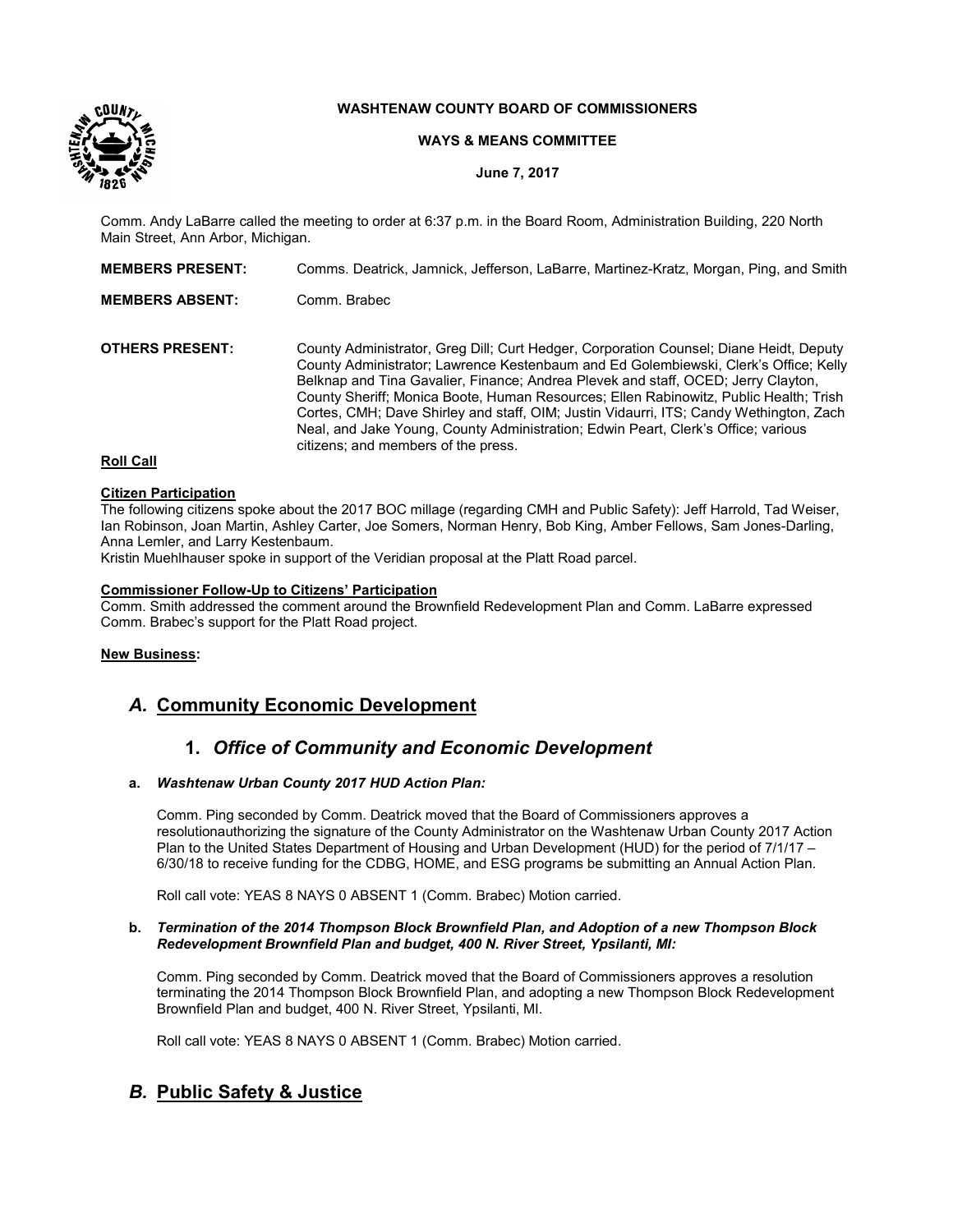## **1.** *Sheriff*

### **a.** *2016 Edward Byrne Memorial Justice Assistance Grant:*

Comm. Ping seconded by Comm. Deatrick moved that the Board of Commissioners approves a resolution ratifying the electronic submission of the application to the Federal Bureau of Justice (BJA) for the period of October 1, 2015 through September 30, 2019.

Roll call vote: YEAS 8 NAYS 0 ABSENT 1 (Comm. Brabec) Motion carried.

# *C.* **Land Use & Environment**

## **1.** *Water Resources Commissioner*

### **a.** *North Lake Improvement Project:*

Comm. Ping seconded by Comm. Deatrick moved that the Board of Commissioners approves a resolution directing the Board of Public Works to undertake a Lake Improvement Project for NorthLake in the Townships of Dexter and Lyndon.

Roll call vote: YEAS 8 NAYS 0 ABSENT 1 (Comm. Brabec) Motion carried.

### **b.** *Whitmore Lake Improvement Project:*

Comm. Ping seconded by Comm. Deatrick moved that the Board of Commissioners approves a resolution directing the Board of Public Works to undertake a Lake Improvement Project for Whitmore Lake in the Township of Northfield, in Washtenaw County, and the Township of Green Oak, in Livingston County.

Roll call vote: YEAS 8 NAYS 0 ABSENT 1 (Comm. Brabec) Motion carried.

# **D. Civic Infrastructure**

## **1.** *Clerk/Register of Deeds*

## **a.** *Help America Vote Act (HAVA) Grant & Equipment Purchase:*

Comm. Ping seconded by Comm. Deatrick moved that the Board of Commissioners approves a resolution authorizing the submission of the HAVA grant application and the acceptance of HAVA funded voting system hardware, firmware, and software, for the period of  $3/1/17 - 4/30/18$  to replace outdated voting equipment and to improve polling access for County voters and voters with disabilities.

Roll call vote: YEAS 8 NAYS 0 ABSENT 1 (Comm. Brabec) Motion carried.

## **E. County Administration**

## **a.** *Platt Road Proposals – Next Steps:*

Comm. Ping seconded by Comm. Deatrick moved that the Board of Commissioners approves a resolution authorizing the recommended next steps regarding the Platt Road proposals including interviews in moving towards the selection of a development partner.

Roll call vote: YEAS 8 NAYS 0 ABSENT 1 (Comm. Brabec) Motion carried.

# **F. Board of Commissioners**